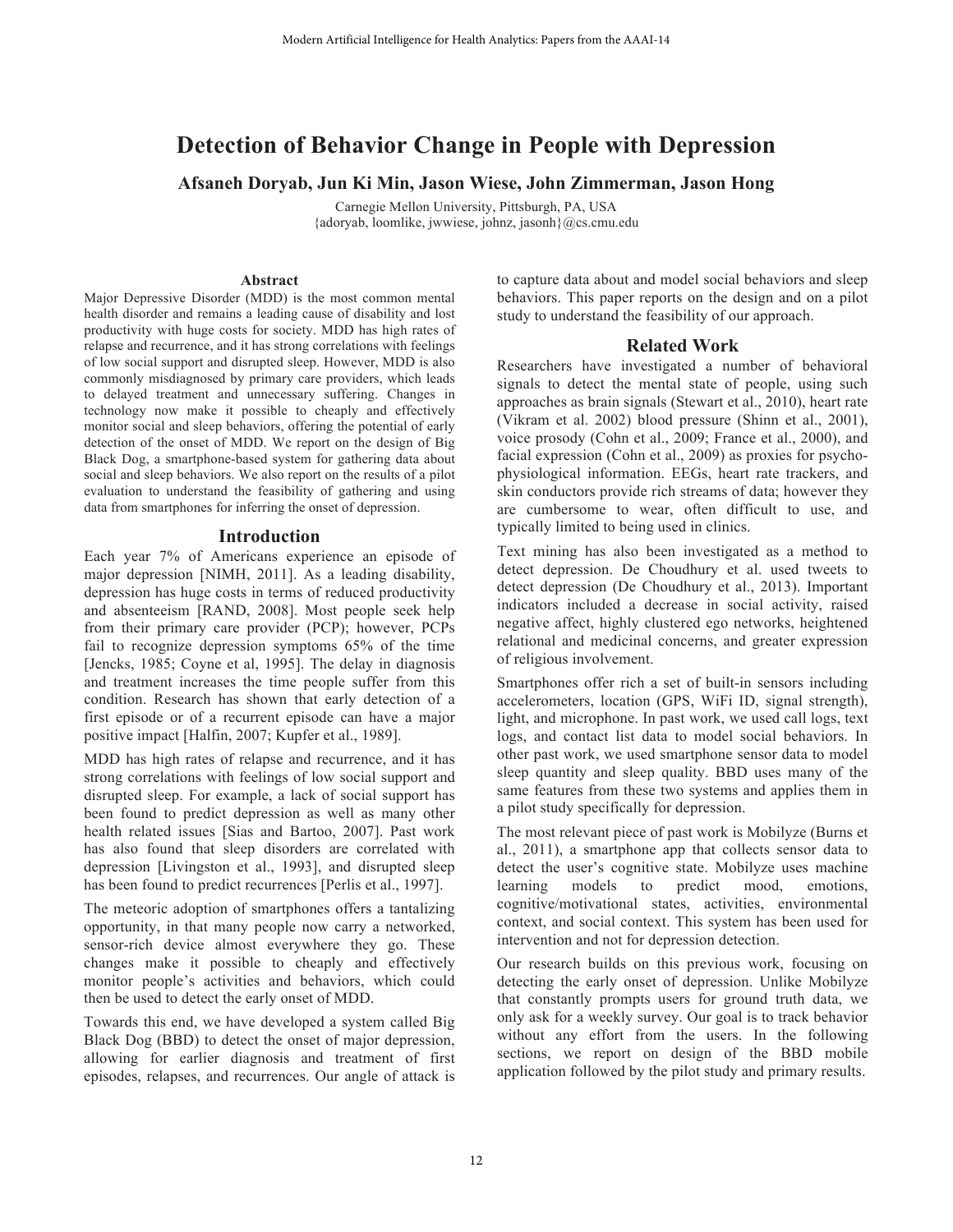# **Overview of the Data Collection app**

We designed and implemented BBD as an Android app that uploads captured data every day to our server (see Fig. 1). BBD collects sensor data that might reveal behavioral and environmental factors, including noise amplitude (from microphone), location, WiFi SSIDs, light intensity (from ambient light sensor), and movement (from accelerometer). To minimize power consumption, each of these sensors captures data on a relatively light duty cycle (see Table 1). If the battery charge decreases below 30%, the phone samples the information less frequently. If the battery is very low (below 15%), we pause the logging.

BBD also captures device states, such as screen on/off, apps currently running, and the battery-charging state. For example, "screen on" in the middle of night is a signal that a user is probably not asleep. Lastly, BBD collects daily call logs and text messages from the phone.

BBD stores captured data in a database in the protected storage area of the phone. It creates a new database each day and uploads the previous database to the server. This strategy reduces the risk of data loss and complications that can come when attempting to upload large files.



*Figure 1. System overview of BBD.*

| Raw data              | Frequency                                        | Low            | <b>Very low</b> |
|-----------------------|--------------------------------------------------|----------------|-----------------|
|                       |                                                  | <b>Battery</b> | <b>Battery</b>  |
| Sound (1hz)           | Every 2 minute (1min break)                      |                | Stop            |
| Apps                  | When the screen is turned on, every<br>10 second |                | Stop            |
| Acceleration<br>(5hz) | Every 2 minute (1min break)                      |                | Stop            |
| Light $(1/5)$ hz)     | Every 2 minute (1min break)                      |                | Stop            |
| Location              | Every 10 minutes.<br>if (motion $=$ true)        | Stop           | Stop            |
| WiFi                  | When the location<br>provider is "network"       | Stop           | Stop            |

*Table 1. Types of sensor data and their frequency collected by the BBD mobile app*

## **Pilot study**

Before our pilot study, we met with three groups of psychiatrists (both research and clinical) to discuss the overall goal of the study and to hear their critique and

insights. Their reaction was very positive and they showed interest in tools that can help them help their patients. They also raised some concerns, and offered some suggestions for a user study. The main concern was the challenge of finding and recruiting people who are likely to get depressed. Instead, they suggested reversing the focus, seeing if we could do a small study with people who were already depressed and starting a treatment, and then see if our system could monitor improvements in their state. Another suggestion was to change the focus to look at people who are going off medication and have a high likelihood for becoming depressed.

For our pilot study, we opted for the former, aiming to detect changes in behavior in people who had just started medical treatment for depression.

#### **Participant Recruitment**

After getting approved by our IRB, we distributed a flyer in a mental health clinic and asked the psychiatrists to inform the potential patients about the study. Patients could contact us via email or phone call. Participants had to be 18 or older, had been diagnosed with major depression, and were about or had recently started medication. Once contacted, we performed a preliminary screen to confirm that all requirements were met. We then visited the participants in their home, provided a detailed description of the data we planned to collect, discussed the risks of their participation, got their informed consent, provided them with a phone or installed software on their Android phone, provided some training on how to submit the ground truth data, and provided them with contact information so they could easily reach us. Participants were paid \$100 per month for their participation.

# **Data Collection**

Three (2 females and 1 male) out of 26 people were eligible for our study. Three members of the research team (2 males and one female) participated in the pilot for few weeks to acquire a baseline for non-depressed behavior. Participants were asked to fill out a weekly self-report, based on the CES-D survey instrument (Hann et al., 1999). The CES-D asks questions like "My sleep was restless" and "I felt that people dislike me." Higher scores mean more likely to be depressed. Participants were also asked about alcohol consumption, smoking, and medication. We collected about 4 months of data from participants. In total, 65 surveys were filled out, 42 from the patients and 23 from the researchers.

We then extracted features from the raw data and aggregated them on a daily and weekly basis. The following sections describe the process of feature extraction followed by data analysis.

# **Feature Extraction and Data Analysis**

Given the small sample size, our goal is not to claim statistical significance, but rather to find potentially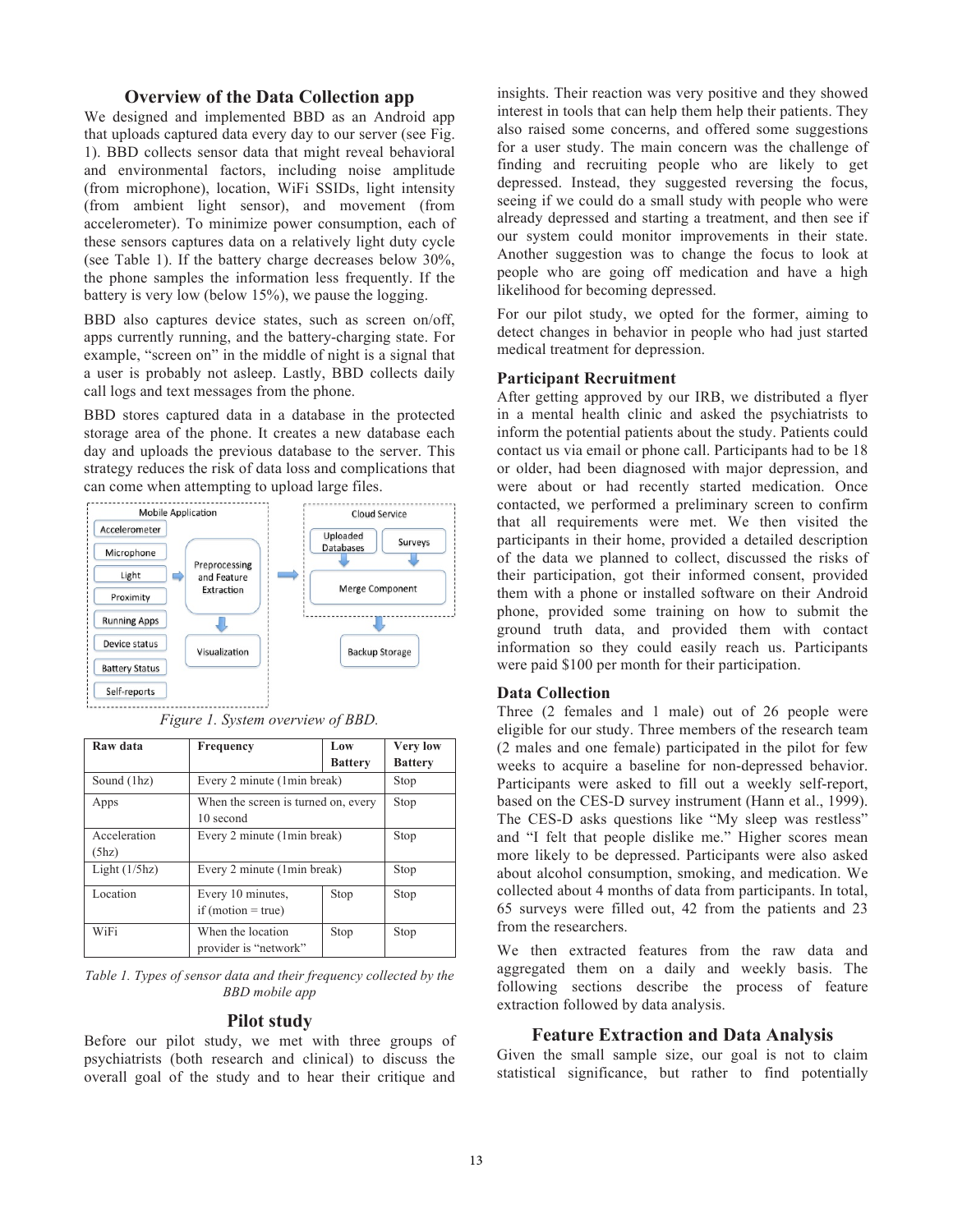promising features that we could focus on for future, larger studies. As such, we emphasize that the analysis below should be viewed as preliminary results.

From the raw data, we extracted 473 features (see in Table 2). We were interested in probing what type of signals and what combination of features might give insight into the mental state of the patients. We also added the weather features as an external factor that could affect people.

| Category               | <b>Modality</b>                                                                                                                            | <b>Feature parameters</b>                                                                                                           |  |
|------------------------|--------------------------------------------------------------------------------------------------------------------------------------------|-------------------------------------------------------------------------------------------------------------------------------------|--|
|                        | Noise level                                                                                                                                | {Min., Med., Max., Avg., Std., peaks}<br>of sound amplitudes                                                                        |  |
| Sensing<br>channels    | Movement                                                                                                                                   | {Min., Med., Max., Avg., Std., peaks}<br>of the changes of acceleration                                                             |  |
|                        |                                                                                                                                            | {Min., Med., Max., Avg., Std., peaks}<br>of light intensities                                                                       |  |
|                        | Light intensity                                                                                                                            | {Min., Med., Max., Avg., Std., peaks}<br>of screen proximities                                                                      |  |
|                        | Phone usage                                                                                                                                | Number of tasks and processes,<br>frequency of change in tasks and<br>processes, time between changes                               |  |
|                        |                                                                                                                                            | Frequency and duration of screen on<br>and off                                                                                      |  |
|                        | Location                                                                                                                                   | Time at/away from home, number of<br>places visited, travel distance                                                                |  |
|                        | Social<br>communication                                                                                                                    | Number of incoming and outgoing<br>calls and text messages, number of<br>contacts, duration of incoming and<br>outgoing calls, etc. |  |
| Segmented<br>features  | Seg $1\ 00:00 - 4:00$<br>Seg $24:00 - 8:00$<br>Seg $38:00 - 12:00$<br>Seg $412:00 - 16:00$<br>Seg $516:00 - 20:00$<br>Seg $620:00 - 24:00$ | Segmentation of all features including<br>noise, movement, location, phone<br>usage, light intensity, and social<br>communication   |  |
| Aggregated<br>features | Daily                                                                                                                                      | The sum of each feature value on a<br>daily basis                                                                                   |  |
|                        | Weekly                                                                                                                                     | The sum of each feature value on a<br>weekly basis                                                                                  |  |
| External<br>sources    | Weather features                                                                                                                           | Temperature (min, max, mean),<br>cloudiness, humidity(min, max, mean),<br>precipitation, events (rain, snow, wind),<br>etc.         |  |

*Table 2. The list of extracted features from sensor data*

In the analysis of the data, we were interested in finding:

- What behavioral features correlate with the mental state of general population and patients in particular? Common features in both cases could be the ones to watch in detection of the onset of depression.

- How behavioral parameters correlate with the mental condition of men and women? These observations could indicate what factors should be considered in models for detection of depression.

- How much change in behavior (compared to the norm) can be alarming and indicate an upcoming depression episode?

To answer these questions, we built ten different datasets (see table 3) from the collected data based on the factors that seemed to affect the behavior and the analysis outcomes. The five original datasets included the unified dataset (O-1) with patients and non-patients data, the patients' dataset (O-2), the non-patients dataset (O-3), the male dataset (O-4) and the female dataset (O-5) including both patients and non-patients.

| <b>Dataset</b> | <b>Patients</b> | Non-patients | Male           | Female         | Data points |
|----------------|-----------------|--------------|----------------|----------------|-------------|
| $O-1$          | X               | X            | 3              | 3              | 153         |
| $O-2$          | X               |              |                | $\overline{2}$ | 57          |
| $O-3$          |                 | X            | $\overline{2}$ |                | 96          |
| $O-4$          | X               | X            | 3              | $\mathbf{0}$   | 61          |
| $O-5$          | X               | X            | $\theta$       | $\overline{3}$ | 92          |
| $B-1$          | X               | X            | 3              | 3              | 153         |
| $B-2$          | X               |              | 1              | $\overline{2}$ | 57          |
| $B-3$          |                 | X            | $\overline{2}$ | 1              | 96          |
| $B-4$          | X               | X            | 3              | $\Omega$       | 61          |
| $B-5$          | X               | X            | $\mathbf{0}$   | 3              | 92          |

*Table 3. Different datasets built for the analysis*

We also calculated what we call behavior baselines that were computed based on the average of feature values for each participant. The goal was to acquire the average/base behavior for each person in order to detect significant changes as a result of e.g., depression. The reason for doing that is the fact that each person's routine and daily life is different from others. We built five corresponding baseline datasets (B-1 to B-5) from the original ones by subtracting the original feature values from the average values calculated in the baseline.

We then used correlation analysis and pattern mining to analyze our 10 datasets. These methods are best suited for our purpose in finding behavioral features and parameters that reveal information about change in the mental condition. The following sections report on our results.

## **Correlation Analysis**

For our first analysis, we wanted to see if specific features correlated well with specific CES-D questions. That is, even if we cannot fully model depression, we might be able to model specific behaviors related to depression.

Although there were high and significant correlations between feature values and the CESD score in all datasets, we found that the numbers in the baseline datasets were more interesting as they showed the value compared to the normal/average behavior of each person. For example, a significant correlation  $(r=0.5)$  between the time at home and the CESD among females in B-5 was observed, which might mean that females tend to stay at home more often when they feel more depressed, compared to their regular routine. We did not observe this correlation in the original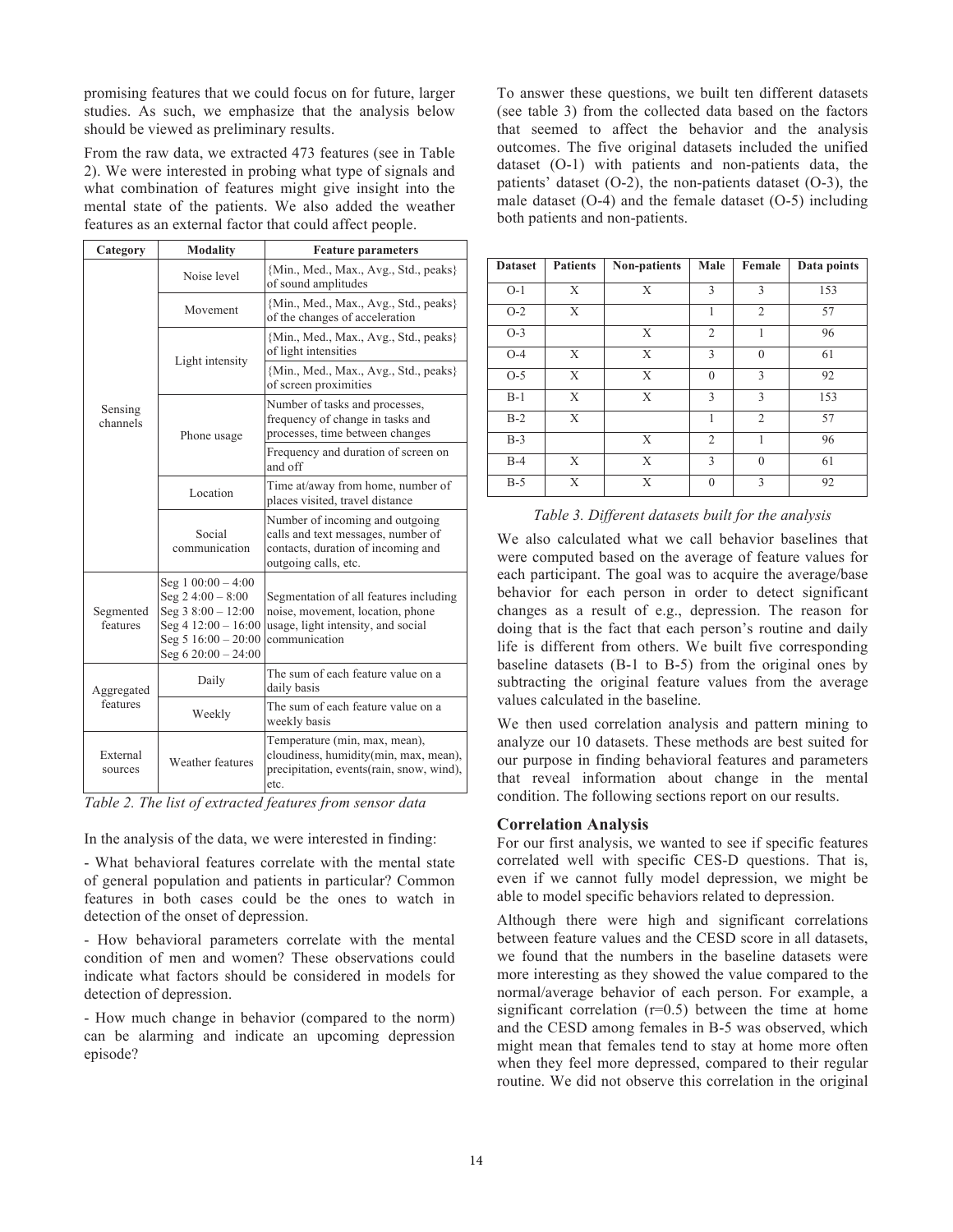female dataset (O-5). Humidity, on the other hand was common in both datasets  $(r=0.4)$  suggesting females might feel worsening in their condition during rainy weeks. This value was the opposite in male dataset  $(B-4)$  with  $r=0.5$ for humidity.

Another possible point of interest was the negative (-0.5) correlation between the number of ingoing and outgoing calls in the male baseline dataset (B-4). It may be the case that male participants tend to have fewer calls than usual as they feel more depressed

#### **Extraction of change in behavior patterns**

To get a sense as to how higher level behavior changes with mental state, we generated three main behavior parameters, namely social interaction, mobility, and phone usage. The values were aggregations of relevant lower level features. The social interaction parameter includes aggregation of call, text, and noise features, mobility includes location and WiFi features, and phone usage is a combination of app use and the status of the phone screen.

We used Tertius algorithm (Flach, 1999) on our baseline datasets to find change in behavior parameters that correspond to changes in the mental state. The level of change compared to the baseline could vary from -3 to 3 with -3 as three times lower than the average and 3 being three times higher than the baseline. For example, if the social interaction feature for one participant has a value equal to 2, it means that the level of social interaction in the corresponding week has been twice as high as usual for that person.

The first patterns were extracted from the entire dataset (B-1) including both patients and researchers. With a confirmation value over 0.5, we observed mild decrease (- 1) in social interaction, phone usage and mobility corresponding to increase in the level of depression (1-3 times higher CESD score). These patterns were repeated in the non-patients data (B-2) as well. In general, the observed changes are aligned with our expectations; however, the change in the parameters is mild  $(-1)$ regardless of the level of change in the CESD score (1-3).

The patterns in the patient's data (B-2) on the other hand showed the opposite. The increase in level of CESD corresponds to increase in the behavioral parameters. This observation can be explained by the fact that 2 of our patients were female. As shown in table 6, for female participants (gender=1), increase in outgoing communication corresponds to higher level of depression. This pattern is the opposite among males.

We also extracted patterns in the segmented features from midnight to 4am that relate to sleep behavior. Although the confirmation values are low, the extracted patterns follow our general intuition. For example, the decrease in mobility and phone usage corresponds to a more restful sleep (-1), while the increase in social interaction corresponds to a more restless sleep (1). These observations suggest that we might be able to infer the sleep quality of patients from their smartphone data.

| Data  | Conf. value     | <b>Patterns</b>                                         |
|-------|-----------------|---------------------------------------------------------|
| set   |                 |                                                         |
| $B-1$ | $(0.42 - 0.58)$ | social interaction = -1 and phone usage = -1            |
|       |                 | $\Rightarrow$ CESD = 1 or CESD = 2 or CESD = 3          |
|       |                 |                                                         |
|       | $(0.42 - 0.58)$ | mobility = -1 and phone usage = $-1$ => CESD            |
|       |                 | $= 1$ or $CESD = 2$ or $CESD = 3$                       |
|       | $(0.47 - 0.5)$  | phone usage = $-1$ $\Rightarrow$ CESD = 2 or CESD = 3   |
| $B-3$ | 0.39            | mobility = -1 and phone usage = $-1$ => CESD            |
|       |                 | $= 2$ or $CESD = 3$                                     |
|       |                 |                                                         |
|       | 0.38            | phone usage = $-1$ => CESD = 2 or CESD = 3              |
|       |                 | $CESD=3$                                                |
|       | 0.32            | social interaction = -1 and mobility = $-1$ =>          |
|       |                 | $CESD = 1$ or $CESD = 2$ or $CESD = 3$                  |
|       | 0.30            | social interaction= $-1$ => CESD=2 or CESD=3            |
|       |                 |                                                         |
| $B-2$ | $(0.39 - 0.43)$ | social interaction =1 and phone usage = $1 \Rightarrow$ |
|       |                 | $CESD = 1$ or $CESD = 2$                                |
|       | $(0.39 - 0.43)$ | mobility = 1 and phone usage = $1 \Rightarrow$ CESD=1   |
|       |                 | or $CESD = 2$                                           |
|       | $(0.35 - 0.42)$ | gender = 1 and phone usage = $1 \Rightarrow$ CESD=1     |
|       |                 | or $CESD = 2$                                           |
|       | 0.38            | phone usage = $1 \Rightarrow$ CESD = 1                  |

*Table 4. Extracted patterns from different baseline datasets*

| Conf.<br>value | Patterns related to sleep (B-1)                                                       |
|----------------|---------------------------------------------------------------------------------------|
| 0.27           | mobility seg $1 = -1$ and phone usage seg $1 = -1 \implies$ Restless<br>sleep $= -1$  |
| 0.23           | mobility seg $1 = -1 \implies$ Restless sleep = -1                                    |
| 0.22           | social interaction seg $1 = -1$ and phone usage seg $1 = -1$<br>Restless sleep $= -1$ |
| 0.19           | mobility seg $1 = 1 \implies$ Restless sleep = 1                                      |
| 0.19           | social interaction seg $1 = -1 \implies$ Restless sleep = -1                          |
| 0.18           | phone usage seg $1 = -1 \implies$ Restless sleep = -1                                 |
| 0.17           | social interaction seg $1 = 1 \Rightarrow$ Restless sleep = 1                         |

*Table 5. Extracted patterns related to sleep*

| Conf.<br>value | Call patterns in the unified dataset (B-1)<br>$(male = 0$ and female = 1) |
|----------------|---------------------------------------------------------------------------|
| 0.14           | $gender = 0$ and outgoing calls = -1 and                                  |
|                | duration total incoming calls = $-1$ => CESD = 1                          |
| 0.13           | gender = 1 and outgoing calls = $2 \Rightarrow$ CESD = 2 or CESD = 3      |
| 0.13           | $gender = 1$ and incoming calls = -1 and                                  |
|                | duration total outgoing calls = $3 \Rightarrow$ CESD = 3                  |
| 0.12           | $gender = 0$ and incoming calls = -1 and                                  |
|                | duration total incoming calls = $-1$ => CESD = 1                          |

*Table 6. Gender-based patterns in social communication*

# **Conclusions**

We reported on our preliminary study on detection of behavior change in people with depression. Interesting observations include differences in behavior between male and female participants, detecting restless sleep from phone signals, and correlation between decreased social activities and increased CESD score. The noise and